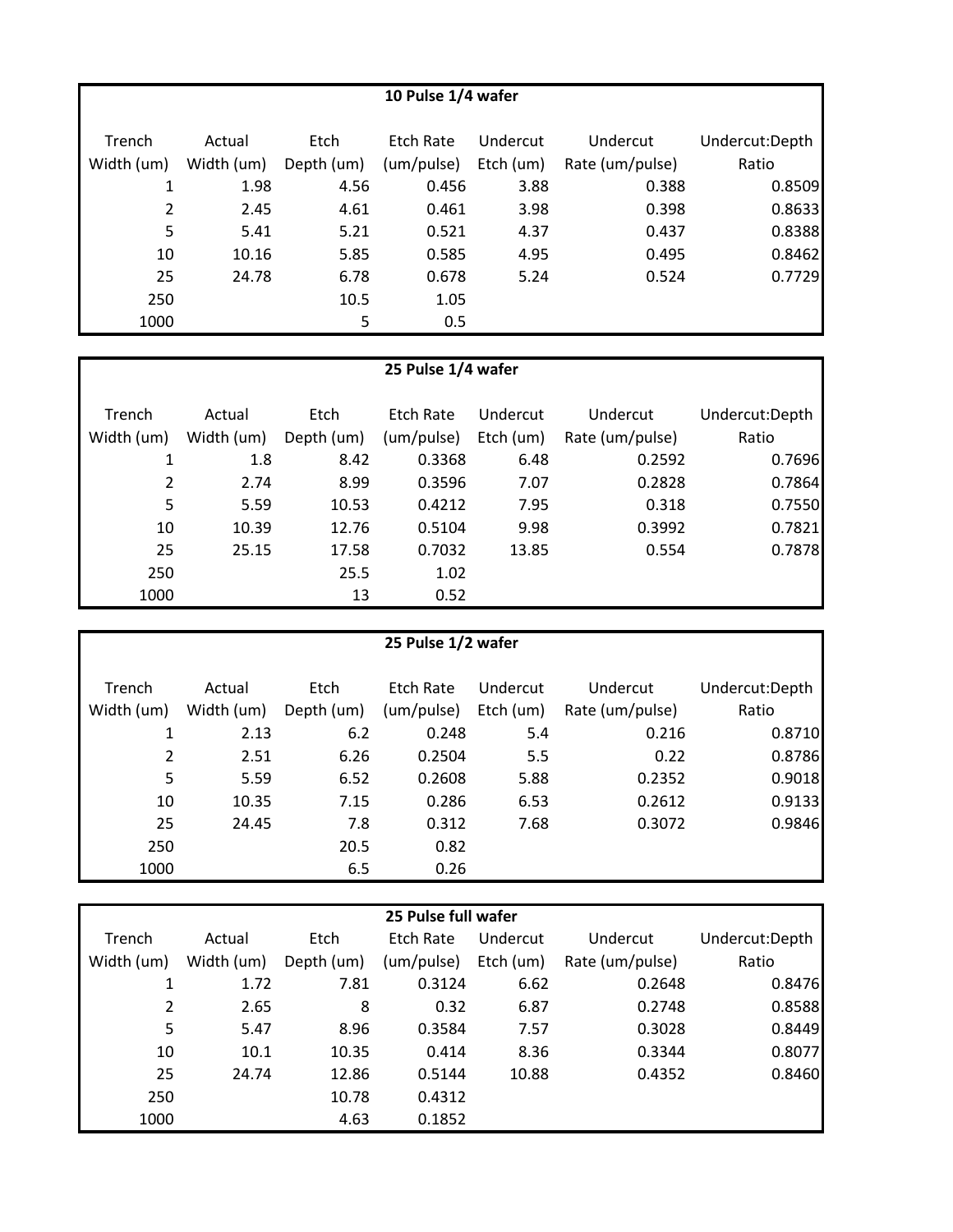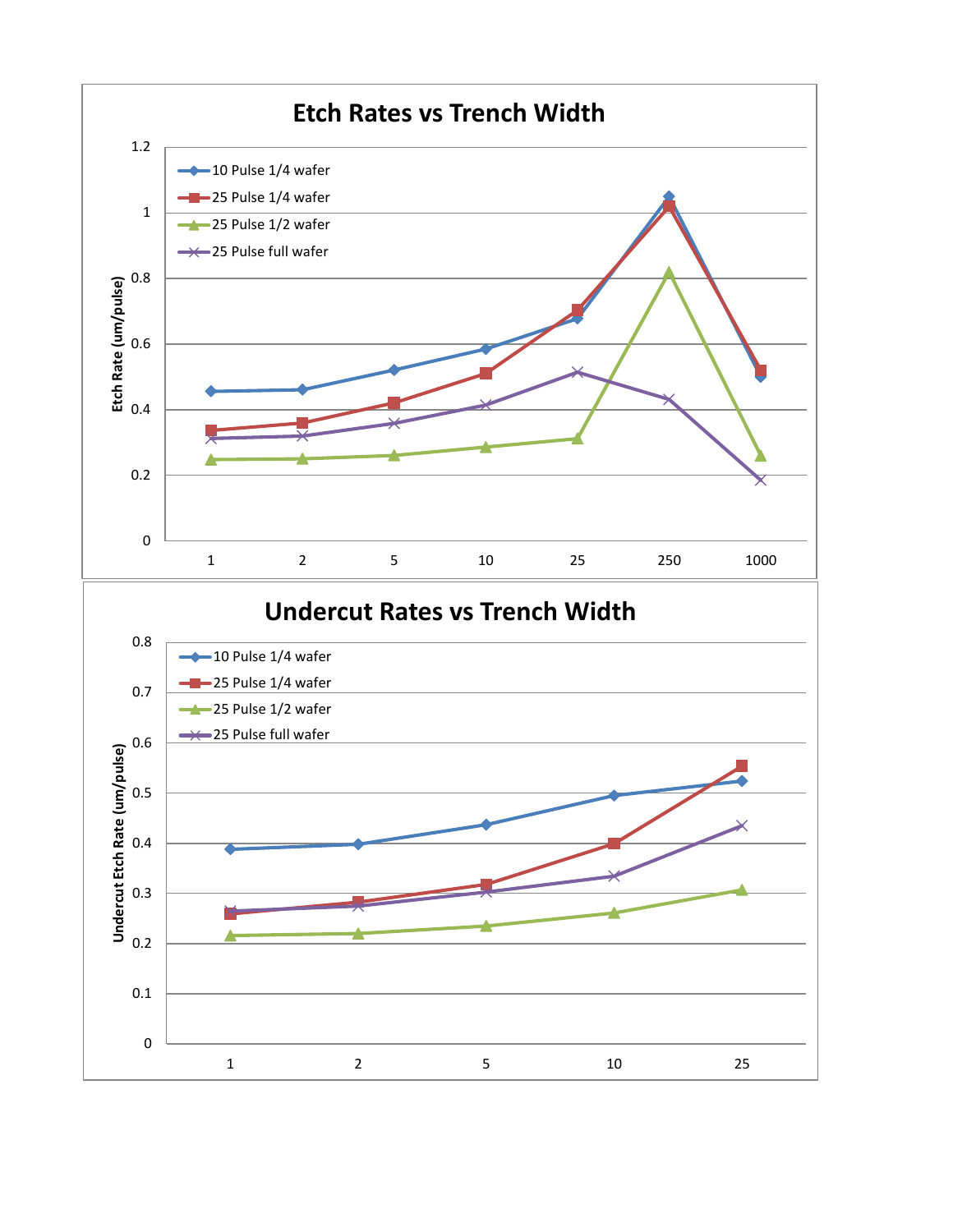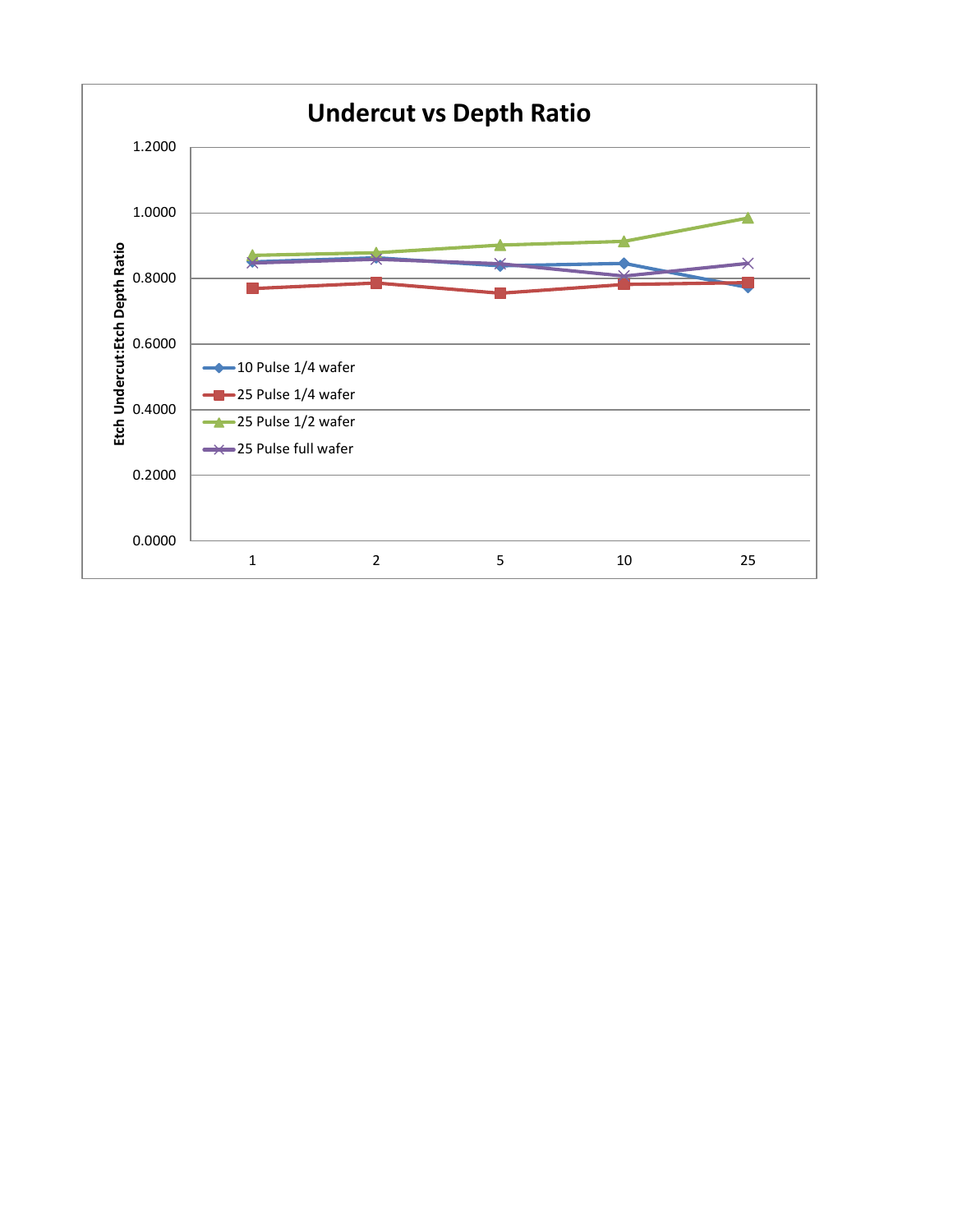

Quarter wafer, 25 pulse, 1um trench



Quarter wafer, 25 pulse, 2um trench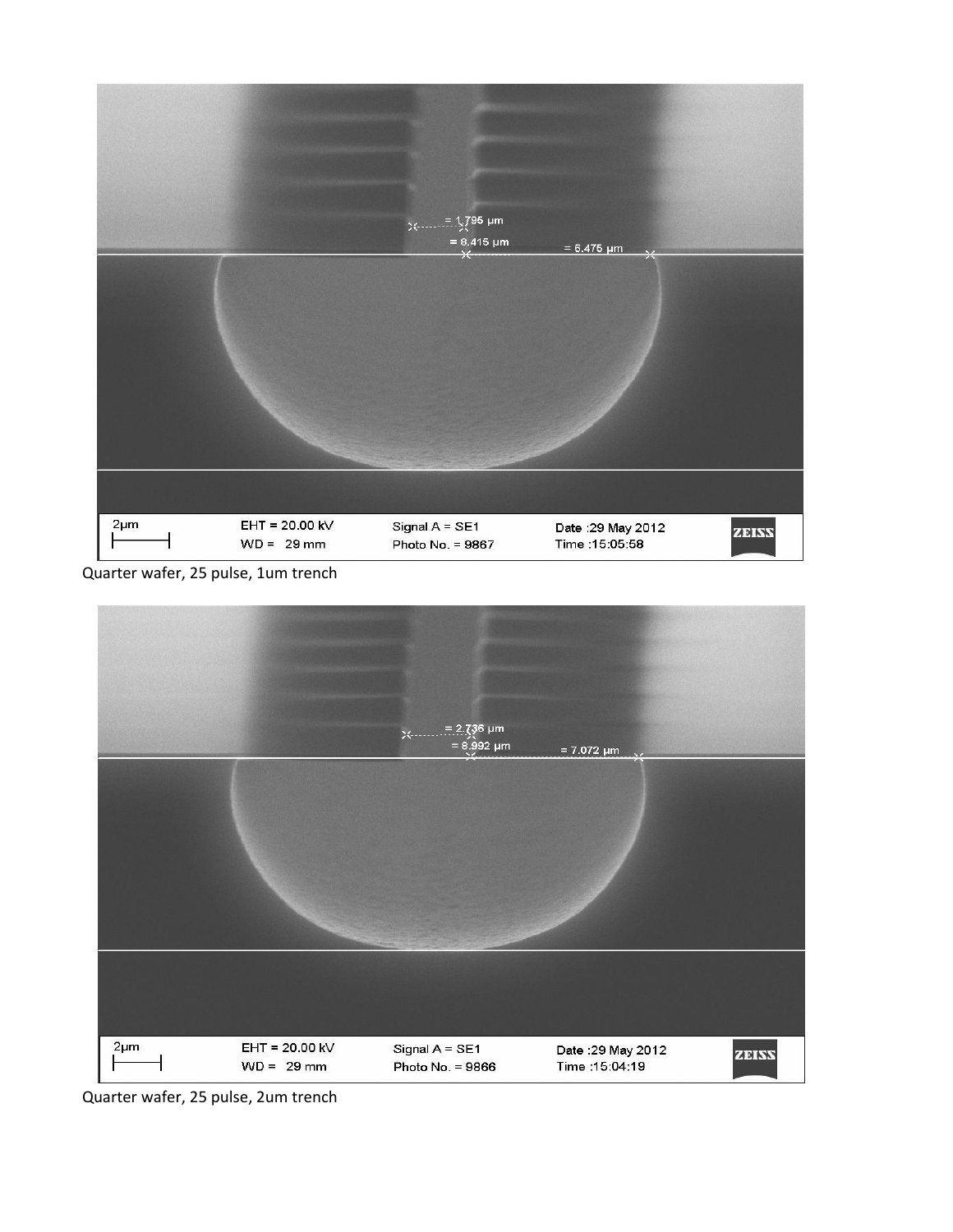

Quarter wafer, 25 pulse, 5um trench



Quarter wafer, 25 pulse, 10um trench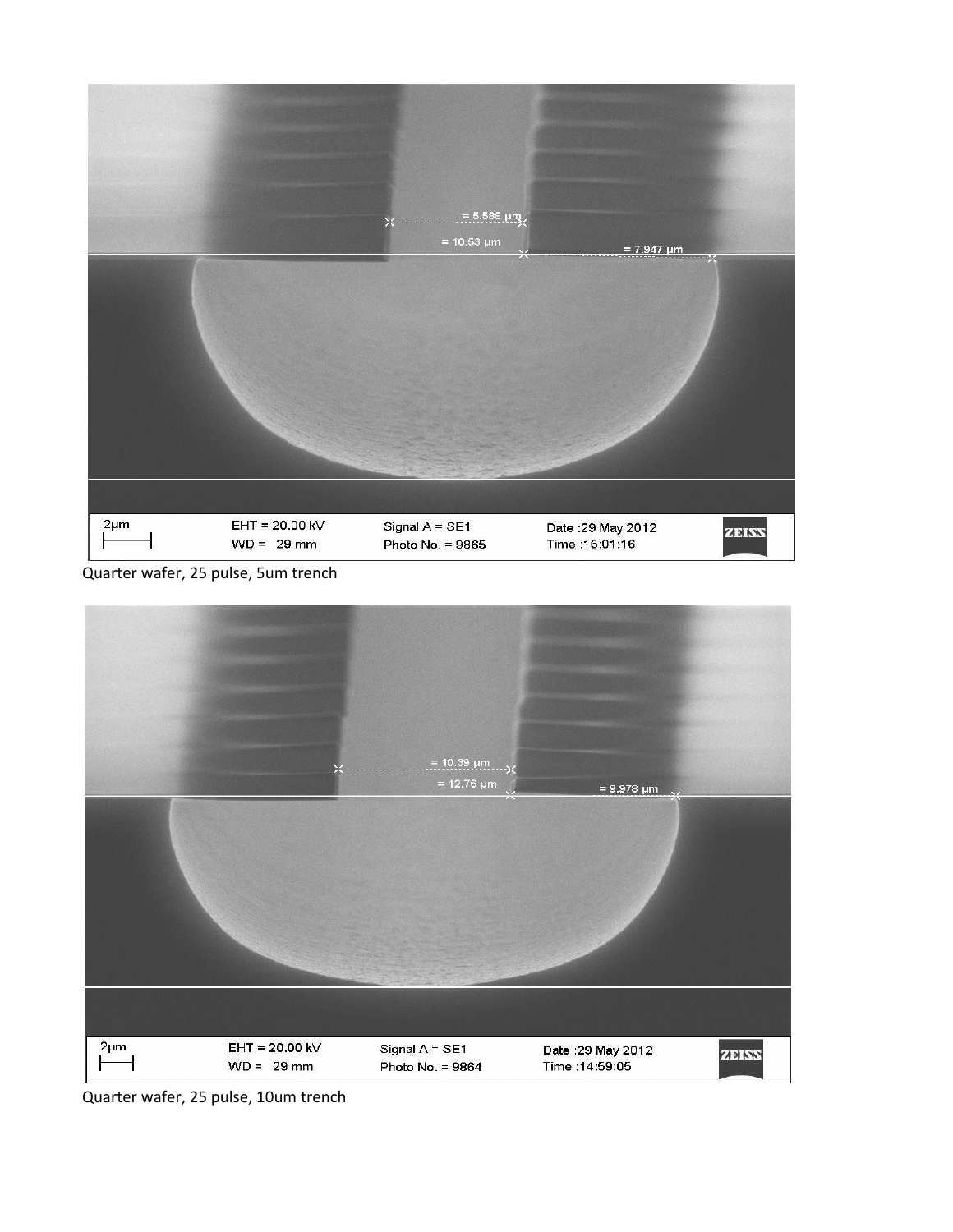

Quarter wafer, 25 pulse, 25um trench



Quarter Wafer, 25 pulse, 1um vias low mag. Left features are 1um vias with 1um spacing, in a series of 10.